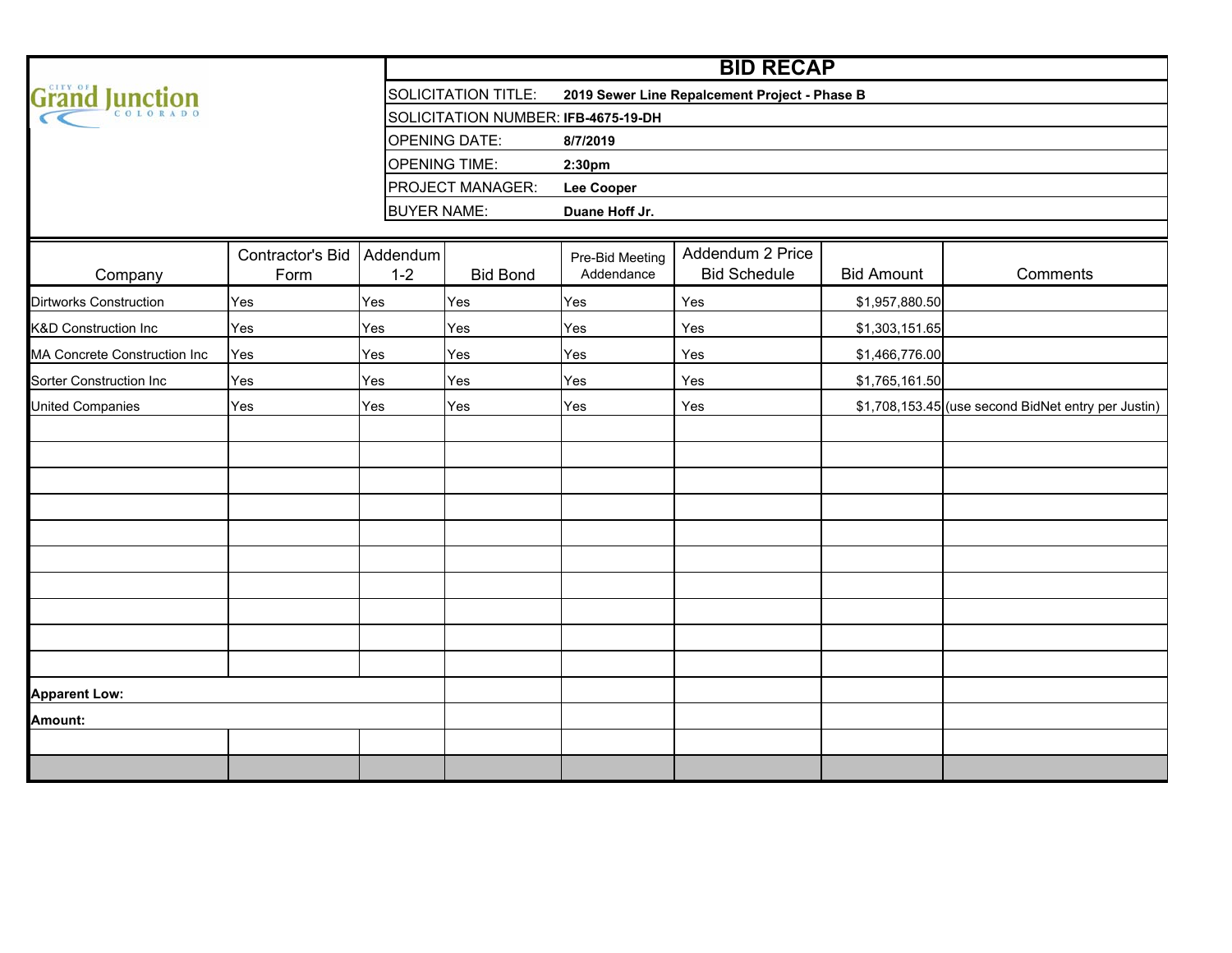#### **Bid Summary 2019 Sewer Line Replacement Project - Phase B**

12 108.5 Connect to Existing Manhole (8" pipe) (Core through manhole D2-302-056 in

> (Type B) (Crushed Rock) (18" Thick Min.) (Includes haul and disposal of unsuitable excavated material) (Assumed Unit Weight = 138 lbs/ft3)

section, ring & cover, and fill remaining barrel sections with flow-fill material)

D 1/2 Road)

13 108.7 Granular Stabilization Material

14 202 Abandon Pipe (Abandon pipe by plugging ends with concrete)

15 202 Abandon Manhole (Remove cone

|                  |            | By: Lee Cooper, Project Engineer                                                                                                                                                                                                                                  |                |                 | Estimate - City Engineering |                     |     | K&D Construction, Inc.    |                     |               | M.A. Concrete Construction, Inc. |                    |     |                           | Oldcastle SW Group, Inc. (dba United Co. |              | Sorter Construction, Inc. |                     |     |             | Dirtworks Construction, LLC |               |                          |                    |                      |                                                 |
|------------------|------------|-------------------------------------------------------------------------------------------------------------------------------------------------------------------------------------------------------------------------------------------------------------------|----------------|-----------------|-----------------------------|---------------------|-----|---------------------------|---------------------|---------------|----------------------------------|--------------------|-----|---------------------------|------------------------------------------|--------------|---------------------------|---------------------|-----|-------------|-----------------------------|---------------|--------------------------|--------------------|----------------------|-------------------------------------------------|
|                  |            |                                                                                                                                                                                                                                                                   |                |                 |                             |                     |     |                           |                     |               |                                  |                    |     |                           |                                          |              |                           |                     |     |             |                             |               |                          |                    |                      |                                                 |
|                  | Item CDOT. | No. City Ref. Description                                                                                                                                                                                                                                         | Quantity Units |                 | Unit Price Extended Price   |                     |     | Unit Price Extended Price |                     |               | Unit Price Extended Price        |                    |     | Unit Price Extended Price |                                          |              | Unit Price Extended Price |                     |     |             | Unit Price Extended Price   |               | Low<br>Unit Price        | High<br>Unit Price | Median<br>Unit Price | Average<br>Unit Price                           |
|                  |            | 108.2 4" Sewer Pipe Service (SDR-35 PVC) (Includes<br>cost of connection to the existing sewer service<br>line)                                                                                                                                                   |                | 2.371. Lin. Ft. |                             | 44.00 \$ 104.324.00 |     | 21.40 S                   | 50.739.40           |               |                                  | 33.00 \$ 78.243.00 |     | 58.65 \$                  | 139.059.15                               |              |                           | 66.00 \$ 156.486.00 |     |             | 51.25 \$ 121,513.75 [1]     | $\mathbf{s}$  | 21.40 S                  | 66.00 \$           |                      | 51.25 \$ 46.06                                  |
|                  |            | 2 108.2 6" Gravity Sewer Pipe (SDR-35 PVC)<br>(Includes cost of connection to the<br>existing sewer pipe and/or manhole)<br>(Use MaxAdaptor Coupling for pipe<br>connection or approved equal)                                                                    |                | 5. Lin. Ft.     | 75.00 \$                    | 375.00              | \$. | 104.50 \$                 | 522.50              | $\mathbf{R}$  | 275.00 \$                        | 1,375.00           |     | 140.00 \$                 | 700.00                                   |              | 300.00<br><b>S</b>        | 1,500.00            |     | 150.00 \$   | 750.00                      |               | \$ 104.50 \$             | 300.00 \$          |                      | 150.00 \$ 193.90                                |
| 3 <sup>1</sup>   |            | 108.2 8" Gravity Sewer Pipe (SDR-35 PVC)<br>(Includes cost of connection to the<br>existing sewer pipe and/or manhole)<br>(Use MaxAdaptor Coupling for pipe<br>connection or approved equal)                                                                      |                | 6.723. Lin. Ft. |                             | 50.00 \$ 336,150.00 |     |                           | 25.50 \$ 171.436.50 |               | 29.00 S                          | 194.967.00         |     | 56.30 \$                  | 378,504.90                               |              |                           | 61.00 \$ 410.103.00 |     |             | 52.00 \$ 349.596.00         | \$            | $25.50$ \$               | 61.00 \$           |                      | 52.00 \$ 44.76                                  |
|                  | 4 108.2    | Imported Trench Backfill (Class 3)<br>(Includes haul and disposal of unsuitable<br>excavated material) (Assumed material unit<br>weight = $133$ lbs/ft3)                                                                                                          | 11.100. Ton    |                 | 16.00                       | \$ 177,600.00       |     |                           | 21.60 \$ 239.760.00 |               | 22.00 S                          | 244,200.00         |     | 14.00 S                   | 155,400.00                               |              |                           | 21.00 \$ 233,100.00 |     | 18.50       | \$ 205,350.00               | $\mathcal{R}$ | 14.00 S                  | 22.00              |                      | 21.00 \$ 19.42                                  |
|                  |            | 5 108.3 8" x 4" Sewer Service Tap<br>(Full Body Wye w/ Street 45-deg.)<br>(Includes full body wye, and all fittings required to<br>align and connect into the existing sewer service<br>pipe at the locations shown on the plans) (See<br>City Std. Detail SS-06) |                | 107. Each       | 160.00 \$                   | 17.120.00           | - R | 72.65 \$                  | 7.773.55            | -S            | 165.00 \$                        | 17.655.00          |     | 180.00 \$                 | 19,260.00                                | $\mathbf{S}$ | 203.00 \$                 | 21.721.00           | \$. | 150.00 \$   | 16.050.00                   | $^{\circ}$    | 72.65 \$                 | 203.00 \$          |                      | 165.00 \$ 154.13                                |
| 6                | 108.3      | Install 2-way Sewer Service Cleanout and Ring<br>and Cover<br>(Castings Inc. CO-8030-CI or Approved Equal)<br>(Includes concrete collar in unpaved areas per City<br>Std. Detail SS-07)                                                                           |                | 107. Each       | 450.00 \$                   | 48.150.00           |     | 164.00 \$                 | 17,548.00           |               | 305.00 \$                        | 32,635.00          |     | 250.00<br>$\mathbf{s}$    | 26,750.00                                |              | 500.00<br>$\mathcal{S}$   | 53,500.00           |     | 850.00      | 90,950.00<br><b>S</b>       | $\mathbf{s}$  | 164.00                   | 850.00 \$          |                      | 305.00 \$ 413.80                                |
| $7^{\circ}$      | 108.3      | Install 8" 90-Degree Sweep Elbow Sewer Service<br>Cleanout (One-Way) and Ring and Cover<br>(Castings Inc. CO-8030-CI or Approved Equal)<br>(Formay Ave.) (This clean-out is a substitute for<br>the manhole E2-291-014 shown in the plans)                        |                | 1. Each         | 550.00 \$                   | 550.00              |     | 373.30 \$                 | 373.30              | $\mathbb{R}$  | 990.00                           | 990.00             |     | $500.00$ \$               | 500.00                                   |              | $500.00$ \$               | 500.00              |     | 1.200.00    | 1.200.00                    |               | \$ 373.30 \$ 1.200.00 \$ |                    |                      | 500.00 \$ 712.66                                |
|                  | 108.3      | End Cap/Plug (Size as shown on plans)                                                                                                                                                                                                                             |                | 2. Each         | 100.00 \$                   | 200.00              | \$. | 156.25 \$                 | 312.50              | -S            | 265.00 \$                        | 530.00             | \$. | 200.00 \$                 | 400.00                                   |              | 500.00<br>$\mathcal{L}$   | 1,000.00            |     | 400.00 \$   | 800.00                      | $\mathbb{S}$  | 156.25 \$                |                    |                      | 500.00 \$ 265.00 \$ 304.25                      |
| $\mathbf{q}$     | 108.3      | Inside Drop System (8") by RELINER/<br>Duran, Inc. or Approved Equal<br>(Includes all new 316 Stainless Steel<br>fasteners, brackets, and bolts)                                                                                                                  |                | 3. Each         | 1,500.00 \$                 | 4.500.00            | \$  | 642.50 \$                 | 1.927.50            |               | 1,450.00 \$                      | 4.350.00           |     | 850.00 \$                 | 2.550.00                                 |              | $1.000.00$ \$             | 3.000.00            | \$. | 1,275.00 \$ | 3.825.00                    | $\mathbb{S}$  |                          |                    |                      | 642.50 \$ 1,450.00 \$ 1,000.00 \$ 1,043.50      |
| 10 <sup>10</sup> | 108.5      | Sanitary Sewer Basic Manhole<br>(48" I.D.) (Includes connection of adjacent<br>sewer line, forming inverts and adjusting to<br>final grade. (See City Std. Detail SS-02)                                                                                          |                | 25. Each        | 3,750.00 \$                 | 93,750.00           | £.  | 4.149.50 \$               | 103,737.50          | $\mathcal{L}$ | 3,800.00 \$                      | 95,000.00          |     | 4.650.00 \$               | 116,250.00                               |              | 3,400.00<br>$\mathcal{S}$ | 85,000.00           |     | 4,500.00 \$ | 112,500.00                  |               |                          |                    |                      | \$ 3,400.00 \$ 4,650.00 \$ 4,149.50 \$ 4,099.90 |

Sheet 1 of 3

11 108.5 Manhole Barrel Section (D>5') (48" I.D.) 99. Vert. Ft. S 180.00 \$ 17,820.00 \$ 276.40 \$ 27.363.60 \$ 150.00 \$ 14,850.00 \$ 14,355.00 \$ 14,355.00 \$ 276.00 \$ 24,750.00 \$ 150.00 \$ 14,850.00 \$ 14,850.00 \$ 150.00 \$ 150.00

1. Each \$ 1,200.00 \$ 1,200.00 \$ 420.25 \$ 420.25 \$ 3,303.00 \$ 3,303.00 \$ 1,300.00 \$ 1,300.00 \$ 1,600.00 \$ 1,600.00 \$ 1,800.00 \$ 1,800.00 \$ 420.25 \$ 3,303.00 \$ 1,600.00 \$ 1,684.65

2,800. Ton \$ 24.00 \$ 67,200.00 \$ 23.95 \$ 67,060.00 \$ 22.00 \$ 61,600.00 \$ 25.00 \$ 70,000.00 \$ 70,000.00 \$ 22.50 \$ 63,000.00 \$ 22.00 \$ 25.00 \$ 23.95 \$ 23.69

24. Each \$ 102.50 \$ 2,460.00 \$ 53.65 \$ 1,287.60 \$ 215.00 \$ 5,160.00 \$ 120.00 \$ 2,880.00 \$ 5,000.00 \$ 5,000 \$ 50.00 \$ 53.65 \$ 325.00 \$ 215.00 \$ 192.73

1. Each \$ 225.00 \$ 225.00 \$ 1,804.00 \$ 1,804.00 \$ 1,100.00 \$ 1,100.00 \$ 1,250.00 \$ 1,250.00 \$ 1,700.00 \$ 1,700.00 \$ 1,500.00 \$ 1,500.00 \$ 1,500.00 \$ 1,500.00 \$ 1,500.00 \$ 1,470.80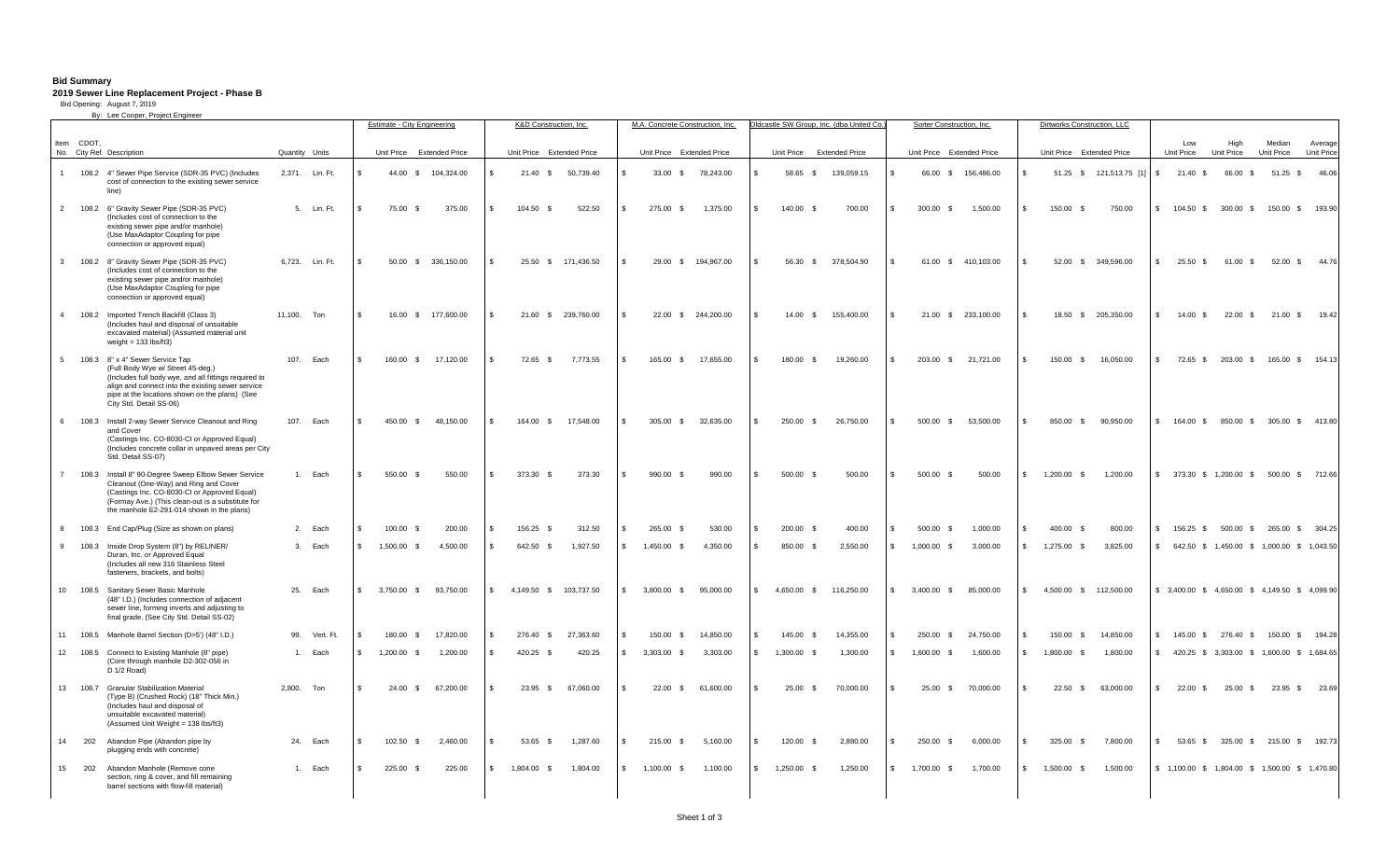### **Bid Summary**

## **2019 Sewer Line Replacement Project - Phase B** Bid Opening: August 7, 2019

By: Lee Cooper, Project Engineer

|      |       |                                                                                                                                                                                                                                                     |        |                 |                           | <b>Estimate - City Engineering</b> |  | K&D Construction, Inc.    |           |                    | M.A. Concrete Construction, Inc. |           | Oldcastle SW Group, Inc. (dba United Co. |            |              | Sorter Construction, Inc. |                    |     | Dirtworks Construction, LLC |            |               |                        |                                          |                      |                  |
|------|-------|-----------------------------------------------------------------------------------------------------------------------------------------------------------------------------------------------------------------------------------------------------|--------|-----------------|---------------------------|------------------------------------|--|---------------------------|-----------|--------------------|----------------------------------|-----------|------------------------------------------|------------|--------------|---------------------------|--------------------|-----|-----------------------------|------------|---------------|------------------------|------------------------------------------|----------------------|------------------|
| Item | CDOT. |                                                                                                                                                                                                                                                     |        |                 |                           |                                    |  |                           |           |                    |                                  |           |                                          |            |              |                           |                    |     |                             |            |               | Low                    | High                                     | Median               | Average          |
|      |       | No. City Ref. Description                                                                                                                                                                                                                           |        | Quantity Units  | Unit Price Extended Price |                                    |  | Unit Price Extended Price |           |                    | Unit Price Extended Price        |           | Unit Price Extended Price                |            |              | Unit Price Extended Price |                    |     | Unit Price Extended Price   |            |               | Unit Price             | Unit Price                               | Unit Price           | Unit Price       |
| 16   | 202   | Removal of Existing Pipe<br>(Size & type as shown on plans)                                                                                                                                                                                         |        | 9,020. Lin. Ft. | $2.00\quad$ \$            | 18,040.00                          |  | 3.40<br>$\mathbb{S}$      | 30,668.00 |                    | 5.00<br>$\mathbb{S}$             | 45,100.00 | 2.80<br>$\mathbf{s}$                     | 25,256.00  | £.           | $2.00\quad$ \$            | 18,040.00          |     | 4.00 S                      | 36,080.00  | \$            | 2.00 S                 | 5.00<br>- \$                             | 3.40<br>$\mathbb{S}$ | 3.44             |
| 17   | 202   | Removal of Asphalt Mat (Full Depth)                                                                                                                                                                                                                 | 5,104. | Sq. Yd.         | $5.00$ \$                 | 25,520.00                          |  | 4.85<br>- S               | 24.754.40 |                    | 4.50<br>-S                       | 22,968.00 | $4.85$ \$                                | 24,754.40  |              | $8.00\quad$ \$            | 40,832.00          | \$. | $3.75$ \$                   | 19,140.00  | \$.           | $3.75$ \$              | 8.00<br>- \$                             | 4.85<br>$\mathbb{S}$ | 5.19             |
| 18   | 202   | Removal of Asphalt Mat (Planing)<br>(2" Thick for T-Top Section)                                                                                                                                                                                    | 389.   | Sq. Yd.         | $5.50$ \$                 | 2,139.50                           |  | 21.15<br>$\mathcal{R}$    | 8,227.35  |                    | 4.00<br>- \$                     | 1,556.00  | 23.00<br>- \$                            | 8,947.00   |              | 10.00<br>$\mathcal{S}$    | 3,890.00           | \$. | 19.75<br><b>S</b>           | 7,682.75   |               | 4.00                   | 23.00<br>$\mathcal{S}$                   | 19.75<br><b>S</b>    | 15.58            |
| 19   | 202   | Removal of Concrete<br>(Includes, but not limited to, curb, gutter, sidewalk,<br>driveway, slabs, V-pans, curb ramps, intersection<br>corners, aprons, landscape borders, and concrete<br>walls)                                                    |        | 101. Sq. Yd.    | $2.65$ \$                 | 267.65                             |  | 44.55 \$                  | 4,499.55  | £.                 | 6.00<br>- \$                     | 606.00    | 40.00 \$                                 | 4,040.00   |              | 16.00<br><b>\$</b>        | 1,616.00           | \$  | 15.00 \$                    | 1.515.00   | $\mathcal{R}$ | 6.00 S                 | 44.55<br>\$                              |                      | 16.00 \$ 24.31   |
| 20   | 202   | Removal of Shrub                                                                                                                                                                                                                                    | 1.     | Each            | $50.00$ \$                | 50.00                              |  | 154.00 \$                 | 154.00    | £.                 | 100.00<br>- \$                   | 100.00    | 250.00 \$                                | 250.00     |              | 50.00<br>$\mathcal{S}$    | 50.00              | \$. | 300.00 \$                   | 300.00     | \$.           | 50.00<br>$\mathcal{S}$ | 300.00<br>$\mathbf{\$}$                  |                      | 154.00 \$ 170.80 |
| 21   | 202   | Removal of Sod                                                                                                                                                                                                                                      |        | 441. Sq. Ft.    | $6.10$ \$                 | 2.690.10                           |  | 3.20 S                    | 1.411.20  | £.                 | 0.50<br>- \$                     | 220.50    | $1.75$ \$                                | 771.75     |              | 0.50 <sup>5</sup>         | 220.50             | \$. | $2.00$ \$                   | 882.00     | \$.           | 0.50 <sup>5</sup>      | 3.20<br>$\mathcal{S}$                    | $1.75$ \$            | 1.59             |
| 22   | 202   | Removal of Manhole (Price to include<br>plugging existing abandoned pipes, if any, and<br>removal and disposal of concrete sections)                                                                                                                |        | 26. Each        | 550.00 \$                 | 14,300.00                          |  | 577.30 \$                 | 15,009.80 | $^{\circ}$         | 1,000.00 \$                      | 26,000.00 | 400.00 \$                                | 10,400.00  | S.           | 500.00 \$                 | 13,000.00          | S.  | 450.00 \$                   | 11,700.00  |               |                        | \$400.00 \$1,000.00 \$                   |                      | 500.00 \$ 585.46 |
| 23   | 203   | Disposal of Radioactive Material<br>(Dispose at City Shops, 333 West Ave.)<br>(If necessary)                                                                                                                                                        |        | 50. Cu. Yd.     | 19.00 \$                  | 950.00                             |  | 27.30<br>- \$             | 1,365.00  |                    | 13.00<br>-S                      | 650.00    | 50.00<br>- \$                            | 2,500.00   |              | 20.00<br><b>\$</b>        | 1,000.00           |     | 21.00<br>- \$               | 1,050.00   | \$.           | 13.00<br>- S           | 50.00<br>\$                              |                      | 21.00 \$ 26.26   |
| 24   | 206   | Structure Backfill (Flow-Fill)<br>(If Necessary)                                                                                                                                                                                                    |        | 20. Cu. Yd.     | 105.00 \$                 | 2,100.00                           |  | 179.30<br>- S             | 3.586.00  |                    | 85.00<br>- \$                    | 1,700.00  | 140.00 \$                                | 2,800.00   |              | 150.00<br><b>S</b>        | 3,000.00           |     | 105.00<br>- \$              | 2.100.00   | \$.           | 85.00<br>- S           | 179.30<br>- \$                           |                      | 140.00 \$ 131.86 |
| 25   | 208   | Storm Drain Inlet Protection<br>(Gravel Filter at Curb Inlet)<br>(Includes Maintenance & Removal of<br>Debris, & Removal of Inlet Protection)                                                                                                       |        | 7. Each         | 150.00 \$                 | 1,050.00                           |  | 406.95<br>$\mathcal{S}$   | 2,848.65  | £.                 | 170.00<br>-S                     | 1,190.00  | 180.00 \$                                | 1,260.00   | $\mathbb{S}$ | 500.00<br>\$              | 3,500.00           | £.  | 250.00 \$                   | 1,750.00   |               | \$170.00\$             | 500.00 \$                                |                      | 250.00 \$ 301.39 |
| 26   | 208   | Concrete Washout Facility                                                                                                                                                                                                                           |        | 1. Lump Sum     | 800.00 \$                 | 800.00                             |  | 1,364.00<br>- \$          | 1,364.00  | £.                 | 500.00<br>- S                    | 500.00    | 900.00 \$                                | 900.00     | S.           | 500.00<br>- \$            | 500.00             | s.  | 1,500.00<br>- \$            | 1,500.00   | $\mathbb{S}$  | 500.00<br>$\mathbf{s}$ | 1,500.00<br>- S                          |                      | 900.00 \$ 952.80 |
| 27   | 210   | Reset Landscape Ground Cover<br>(Match in Kind) (Contractor shall remove<br>ground cover and underlying weed barrier as<br>needed and stockpile materials. Contractor<br>shall reset these materials and provide<br>additional materials as needed) | 288.   | Sq. Ft.         | $10.00$ \$                | 2,880.00                           |  | $7.50\quad$ \$            | 2,160.00  | $\mathbf{\hat{z}}$ | 9.00 S                           | 2,592.00  | $2.75$ \$                                | 792.00     | S.           | $7.00$ \$                 | 2,016.00           | S.  | 18.75 \$                    | 5,400.00   | $\mathbf{R}$  | $2.75$ \$              | 18.75<br>- \$                            | $7.50\degree$        | 9.00             |
| 28   | 210   | Reset Sprinkler System<br>(Complete in Place) (Various Locations)                                                                                                                                                                                   |        | 1. Lump Sum     | 2.000.00 \$               | 2.000.00                           |  | $2.030.00$ \$             | 2.030.00  | \$.                | 800.00<br>- \$                   | 800.00    | 1.500.00<br>$\mathbf{s}$                 | 1.500.00   |              | 1.600.00<br>$\mathbf{s}$  | 1.600.00           | £.  | 10.000.00 \$                | 10.000.00  | $\mathbb{S}$  |                        | 800.00 \$10,000.00 \$1,600.00 \$3,186.00 |                      |                  |
| 29   | 210   | Reset Guardrail                                                                                                                                                                                                                                     |        | 70. Lin. Ft.    | 60.00 \$                  | 4,200.00                           |  | 99.75 \$                  | 6,982.50  | £.                 | 200.00 \$                        | 14,000.00 | 93.00 \$                                 | 6,510.00   | S.           | 50.00<br><b>\$</b>        | 3,500.00           | S   | 149.00 \$                   | 10,430.00  | \$            | 50.00 \$               | 200.00<br>$\mathbf{\$}$                  |                      | 99.75 \$ 118.35  |
| 30   | 210   | Reset Fence (All types)                                                                                                                                                                                                                             | 40.    | Lin. Ft.        | $20.00$ \$                | 800.00                             |  | 40.70<br>- S              | 1,628.00  | £.                 | 20.00<br>- \$                    | 800.00    | 55.25 \$                                 | 2,210.00   | S.           | $10.00 \quad $$           | 400.00             | \$. | $24.50$ \$                  | 980.00     | \$            | 10.00                  | 55.25                                    | 24.50<br><b>S</b>    | 30.09            |
| 31   | 212   | Re-Sod Area as Shown<br>(Includes 6" Thick Imported Topsoil placed<br>prior to sod placement)                                                                                                                                                       |        | 441. Sq. Ft.    | $3.25$ \$                 | 1.433.25                           |  | 6.35<br>$\mathcal{S}$     | 2.800.35  |                    | 3.00<br>- \$                     | 1,323.00  | 5.00 S                                   | 2,205.00   |              | 8.00 S                    | 3.528.00           |     | $7.00\quad$ \$              | 3.087.00   | \$.           | 3.00 S                 | 8.00<br>- \$                             | 6.35<br>S.           | 5.87             |
| 32   | 304   | Aggregate Base Course (Class 6)<br>(6" thick) (Shoulder Base)                                                                                                                                                                                       |        | 410. Sq. Yd.    | $9.75$ \$                 | 3,997.50                           |  | 12.10<br>$\mathcal{S}$    | 4.961.00  | £.                 | 11.00<br>- \$                    | 4,510.00  | 5.10 S                                   | 2,091.00   |              | 8.00<br>$\mathcal{S}$     | 3,280.00           |     | $22.00$ \$                  | 9,020.00   | $\mathcal{R}$ | 5.10 S                 | $22.00$ \$                               |                      | 11.00 \$ 11.64   |
| 33   | 304   | Aggregate Base Course (Class 6)<br>$(15"$ thick)                                                                                                                                                                                                    | 4,181. | Sq. Yd.         | 18.00 \$                  | 75,258.00                          |  | 18.30<br>- S              | 76,512.30 | £.                 | 17.00 \$                         | 71,077.00 | 29.00 \$                                 | 121,249.00 |              | 18.00 \$                  | 75,258.00          | \$. | 24.00 \$                    | 100,344.00 | $\mathbb{S}$  | 17.00 \$               | 29.00 \$                                 |                      | 18.30 \$ 21.26   |
| 34   | 401   | Hot Bituminous Pavement (Patching)<br>(2" Thick) (Grading SX, PG 64-22)<br>(GYR.=75) (One 2" Top Mat) (T-Top)                                                                                                                                       | 2,250. | Sq. Yd.         | 18.00 \$                  | 40,500.00                          |  | $11.45$ \$                | 25,762.50 | £.                 | 15.00<br>$\mathbb{S}$            | 33,750.00 | 16.35 \$                                 | 36,787.50  |              | 20.00<br>$\mathfrak s$    | 45,000.00          | \$. | 18.00 \$                    | 40,500.00  | $\mathbf{R}$  | $11.45$ \$             | 20.00<br>\$                              |                      | 16.35 \$ 16.16   |
| 35   | 401   | Hot Bituminous Pavement (Patching)<br>(3 " Thick) (Grading SX, PG 64-22)<br>(GYR.=75) (One 3" Lift Bottom Mat)                                                                                                                                      |        | 2,525. Sq. Yd.  | $26.25$ \$                | 66,281.25                          |  | 28.90 \$                  | 72.972.50 | $\mathbf{\hat{z}}$ | 35.00 \$                         | 88.375.00 | $25.15$ \$                               | 63.503.75  | S.           |                           | 31.00 \$ 78.275.00 | £.  | 28.00 \$                    | 70.700.00  | $\mathbf{s}$  | $25.15$ \$             | 35.00 \$                                 |                      | 28.90 \$ 29.61   |